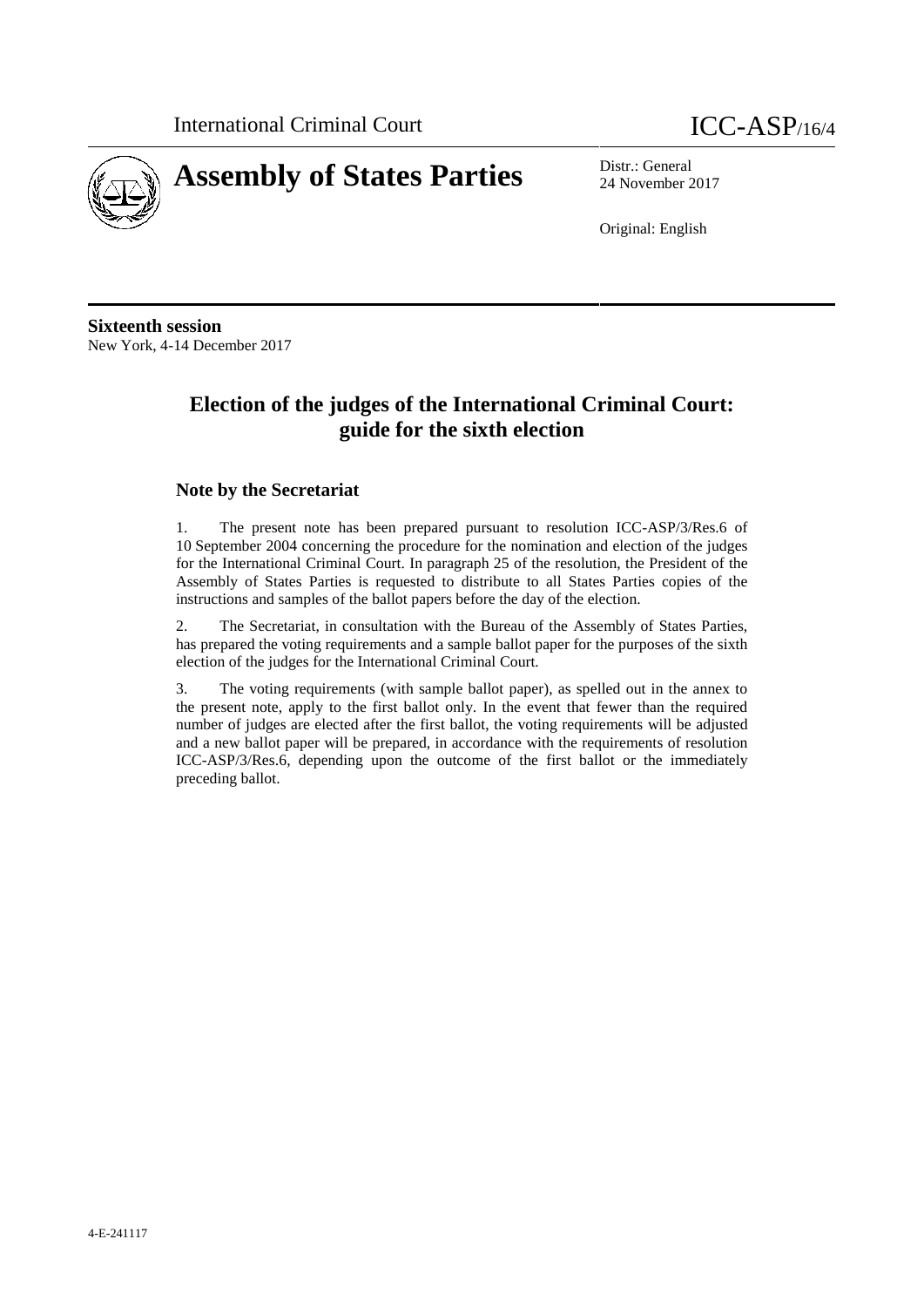### **Annex**

# **First ballot: Election of 6 judges of the International Criminal Court**

#### **Voting requirements**

1. Please place an "X" in the box to the left of the names of the candidates for whom you wish to vote. Only those candidates whose names appear on the ballot are eligible.

2. Vote for a maximum of 6 candidates**.** Ballots containing votes for more than 6 candidates will be declared invalid.

3. Vote for at least 1 candidate from List A and at least 1 candidate from List B. Ballots containing votes for less than 1 candidate from List A and less than 1 candidate from B will be declared invalid.

4. Vote for at least 1 candidate from the Group of African States, at least 1 candidate from the Group of Asia-Pacific States, and at least 1 candidate from the Group of Latin American and Caribbean States. Ballots that do not satisfy these regional minimum voting requirements will be declared invalid.

5. Vote for at least 5 female candidates. Ballots that do not satisfy this gender minimum voting requirement will be declared invalid.

6. If you fulfil all the minimum voting requirements in paragraphs 3, 4 and 5 above, using less than 6 votes, you may abstain in voting for the remaining candidates.

7. Please check the ballot to ensure that votes have been cast for:

- (a) No more than 6 candidates;
- (b) At least 1 candidate from List A and at least 1 candidate from List B;

(c) At least 1 candidate from the Group of African States, at least 1 candidate from the Group of Asia-Pacific States and at least 1 candidate from the Group of Latin American and Caribbean States; and

(d) At least 5 female candidates.